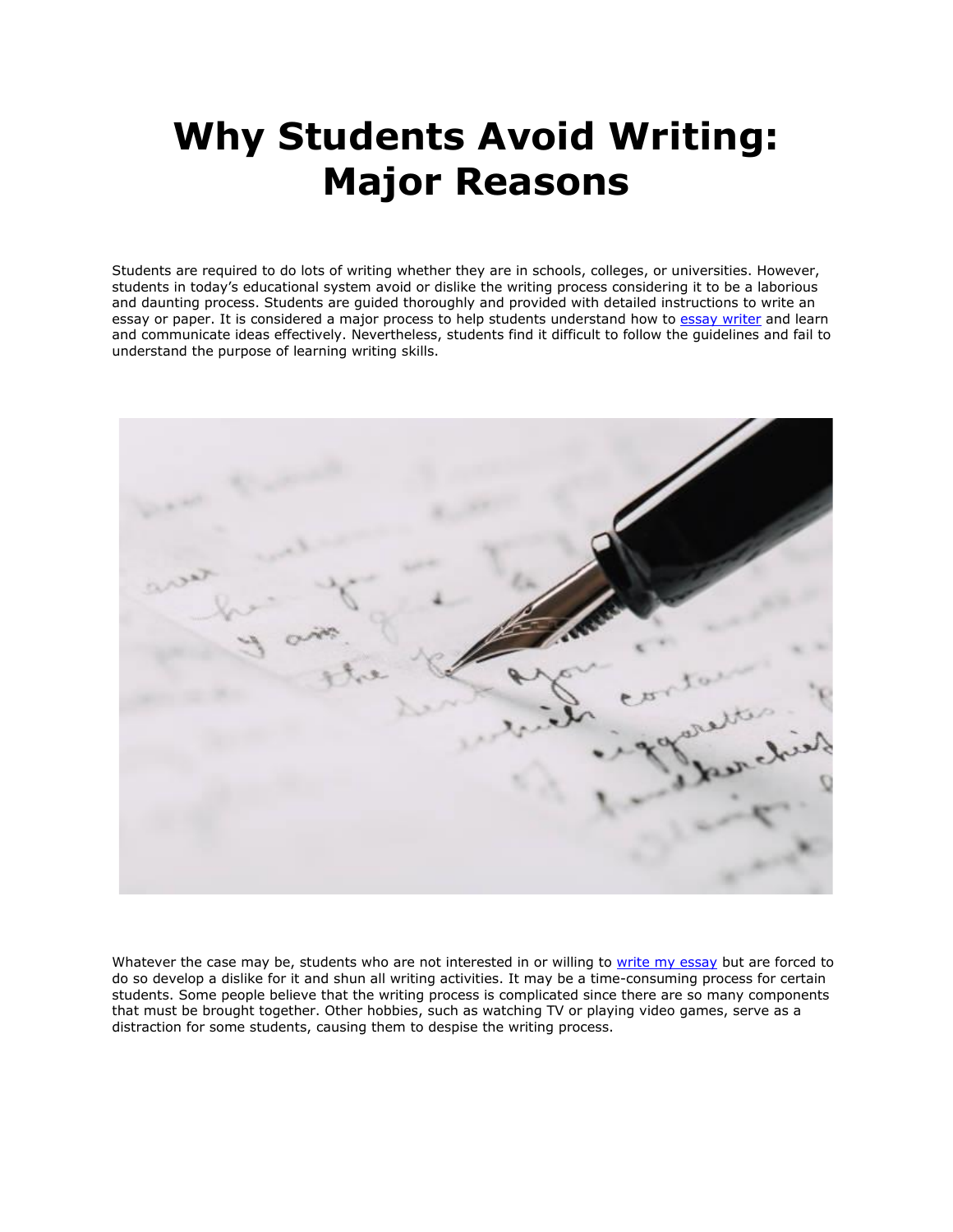According to research, laziness, a lack of desire, and an unacceptable attitude all contribute to being a poor paper or [essay writer.](https://www.5staressays.com/) It could have negative implications such as a loss of motivation, demoralization, and broad academic dissatisfaction. So, why do students avoid or dislike writing? The primary reasons for students' dislike or avoidance of the writing process will be discussed in this article.

#### **Boring process**

In today's world, kids have developed hobbies that are not limited to reading and writing. Such exercises are thought to be more enjoyable and engaging by students. They have lost interest in reading and writing as a result, they get easily bored. They couldn't handle reading about it before, and now they had to write about it as well.

# **Fear of failure**

Fear of failing is another important reason why students dislike or avoid the writing process. Sometimes students might not fully comprehend the directions. They don't even try to begin the assignment because it is too difficult for them. They lack basic knowledge of writing structure and norms and hence consider writing as a difficult task that cannot be completed satisfactorily. Many students end up taking help from **[essay writing service](https://theessaywritingservice.com/)** providers to get their tasks done.

#### **Lack of basic knowledge regarding the writing process**

It is critical to have a firm grasp of the fundamentals of the essay or paper writing process. Students must be taught the fundamental rules and structures of an essay or paper so that they may understand and apply the instructions given by their supervisors or teachers. Sometimes pupils can't even put together a simple phrase or spell a common word, which is the cornerstone of the writing process. Such errors contribute to pupils' distaste of the reading and writing processes.

## **Dyslexia as a hurdle to the reading and writing process**

Some students may be affected by conditions such as dyslexia, which can be a big hindrance or cause them to dislike the writing process. Dyslexia is a problem with written expression. It is linked to neurological learning and writing incapacity, resulting in pupils' bad handwriting. It leads to poor spelling and prevents the automatic use of writing mechanics. Such kids dislike the writing process since it is tough for them to write.

#### **Recent bad experiences related to the writing process**